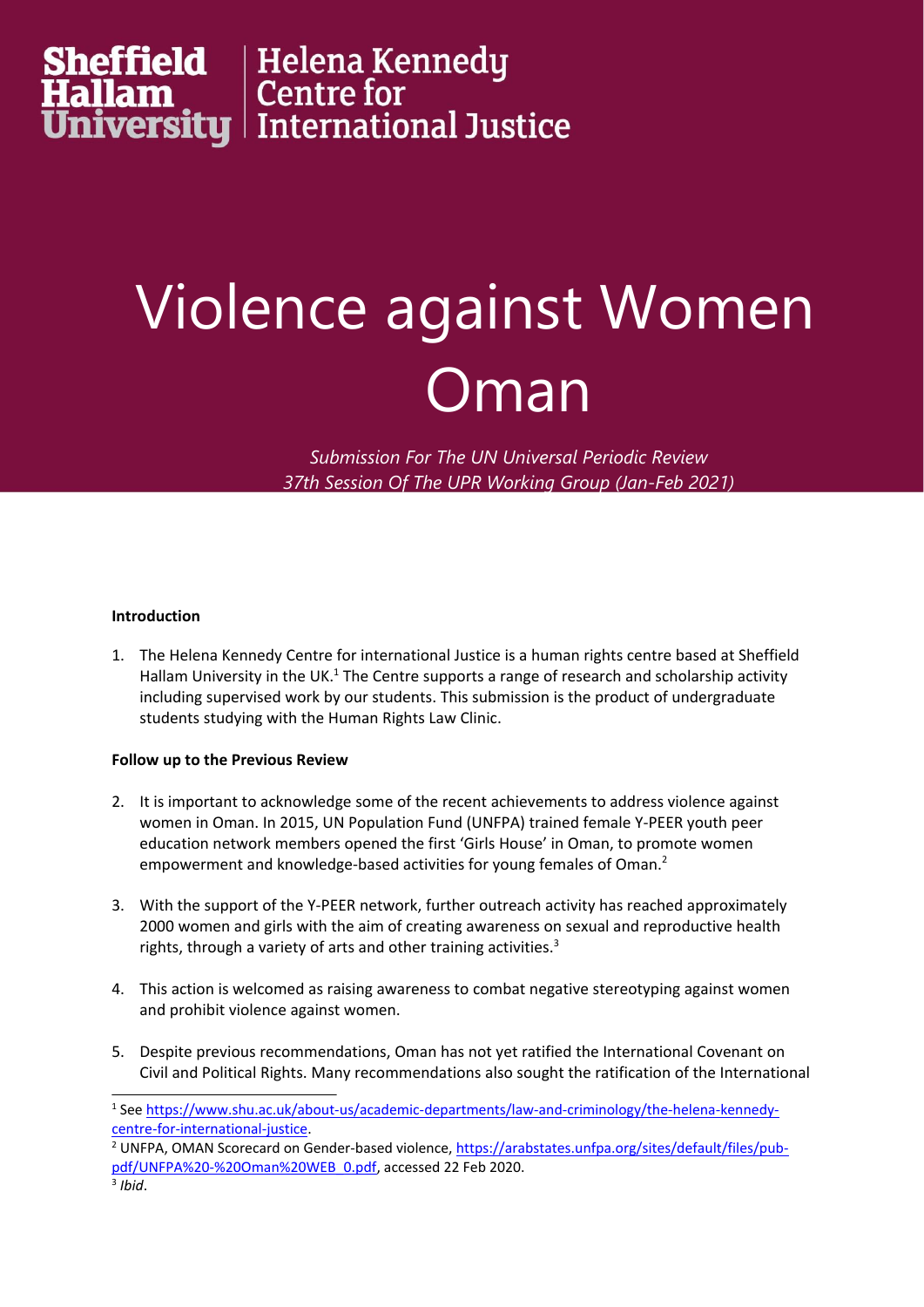Convention on the Protection of the Rights of All Migrant Workers and Members of Their Families, though this has not been ratified either. And, although recommendations to ratify the UN Convention against Torture and the Convention for the Protection of All Persons from Enforced Disappearance were supported following the last Review, neither the UNCAT nor the CPPED have yet been ratified. 4

#### **Discrimination against Women**

- 6. Discrimination against women in Oman has continued since the last Review. Article 17 of the Basic Law of the State provides all citizens are equal, both for their public rights and duties before the law.<sup>5</sup> Yet in 2019 Amnesty International has reported that "women continued to face discrimination, in law and practice, in relation to matters such as divorce, child custody, inheritance and passing their nationality on to their children".<sup>6</sup>
- 7. Whilst the Convention on the Elimination of Discrimination against Women was ratified in 2006, a number of problematic reservations remain that limit the fulfilment of its protections.<sup>7</sup>

#### **Female Genital Mutilation**

- 8. There are no laws that prohibit female genital mutilation and cutting (FGM), though <sup>a</sup> policy directive prohibits FGM in government institutions and the Child Law of 2014 prohibits harmful traditional practices. 8 In 2018, the Ministry of Social Development issued an Executive Decree that provided that the Child Law prohibitions include genital mutilation and "rituals that cause harm to the child's body".<sup>9</sup>
- 9. In practice, FGM is still widely practiced in Oman. Estimates indicate that around 80% of women in Oman are affected by female genital mutilation, as "all studies show high prevalence". 10 Some regions of Oman practice FGM more than others: the governates of Dhofar and Dakhiliyah being particularly significant. It is <sup>a</sup> common misconception that Dhofar is only, or one of few, regions within Oman that carry out FGM.<sup>11</sup> This is not the case, as can be seen when referring to the Dakhiliyah, an area where approximately 95.5% of women have undergone FGM (correct in 2018). FGM is notably less common in areas such as the Capital, Muscat, though the country itself can still be considered amongst those with the highest prevalence of the practice in the

<sup>8</sup> See UNDP in the Arab States, Oman Gender Justice & The Law,

[https://www.undp.org/content/dam/rbas/doc/Gender%20Justice/English/Full%20reports/Oman%20Country](https://www.undp.org/content/dam/rbas/doc/Gender%20Justice/English/Full%20reports/Oman%20Country%20Assessment%20-%20English.pdf) [%20Assessment%20-%20English.pdf,](https://www.undp.org/content/dam/rbas/doc/Gender%20Justice/English/Full%20reports/Oman%20Country%20Assessment%20-%20English.pdf) accessed 23 February 2020.

11 *Ibid*.

<sup>4</sup> UNITED NATIONS HUMAN RIGHTS OFFICE OF THE HIGH COMMISSIONER, UN Treaty Body Database, Ratification Status for Oman,

[https://tbinternet.ohchr.org/\\_layouts/15/TreatyBodyExternal/Treaty.aspx?CountryID=130&Lang=EN,](https://tbinternet.ohchr.org/_layouts/15/TreatyBodyExternal/Treaty.aspx?CountryID=130&Lang=EN) accessed 22 March 2020.

<sup>&</sup>lt;sup>5</sup> Basic law of the Sultanate of Oman (as last amended by Royal Decree No. 99/2011)

<sup>&</sup>lt;sup>6</sup> AMNESTY INTERNATIONAL, OMAN 2019, [https://www.amnesty.org/en/countries/middle-east-and-north](https://www.amnesty.org/en/countries/middle-east-and-north-africa/oman/report-oman/)[africa/oman/report-oman/,](https://www.amnesty.org/en/countries/middle-east-and-north-africa/oman/report-oman/) accessed 14 March 2020.

<sup>7</sup> Specifically, Article 9(2) (nationality), Article 16(a), (c), (f) (family life), and Article 29(1)(arbitration). *See*, OCHR Oman, The Convention on the Elimination of All Forms of Discrimination Against Women (CEDAW) and the Sultanate of Oman, (Women in Oman and (CEDAW) 19 March 2019),

<https://ochroman.org/eng/2019/03/women/>, accessed 27 February 2020.

<sup>9</sup> See AMNESTY INTERNATIONAL, OMAN 2019, [https://www.amnesty.org/en/countries/middle-east-and](https://www.amnesty.org/en/countries/middle-east-and-north-africa/oman/report-oman/)[north-africa/oman/report-oman/](https://www.amnesty.org/en/countries/middle-east-and-north-africa/oman/report-oman/), accessed 14 March 2020.

<sup>&</sup>lt;sup>10</sup> Oman, Stop FGM Middle East, (n.d.), <http://www.stopfgmmideast.org/countries/oman/>, accessed 24 November 2019.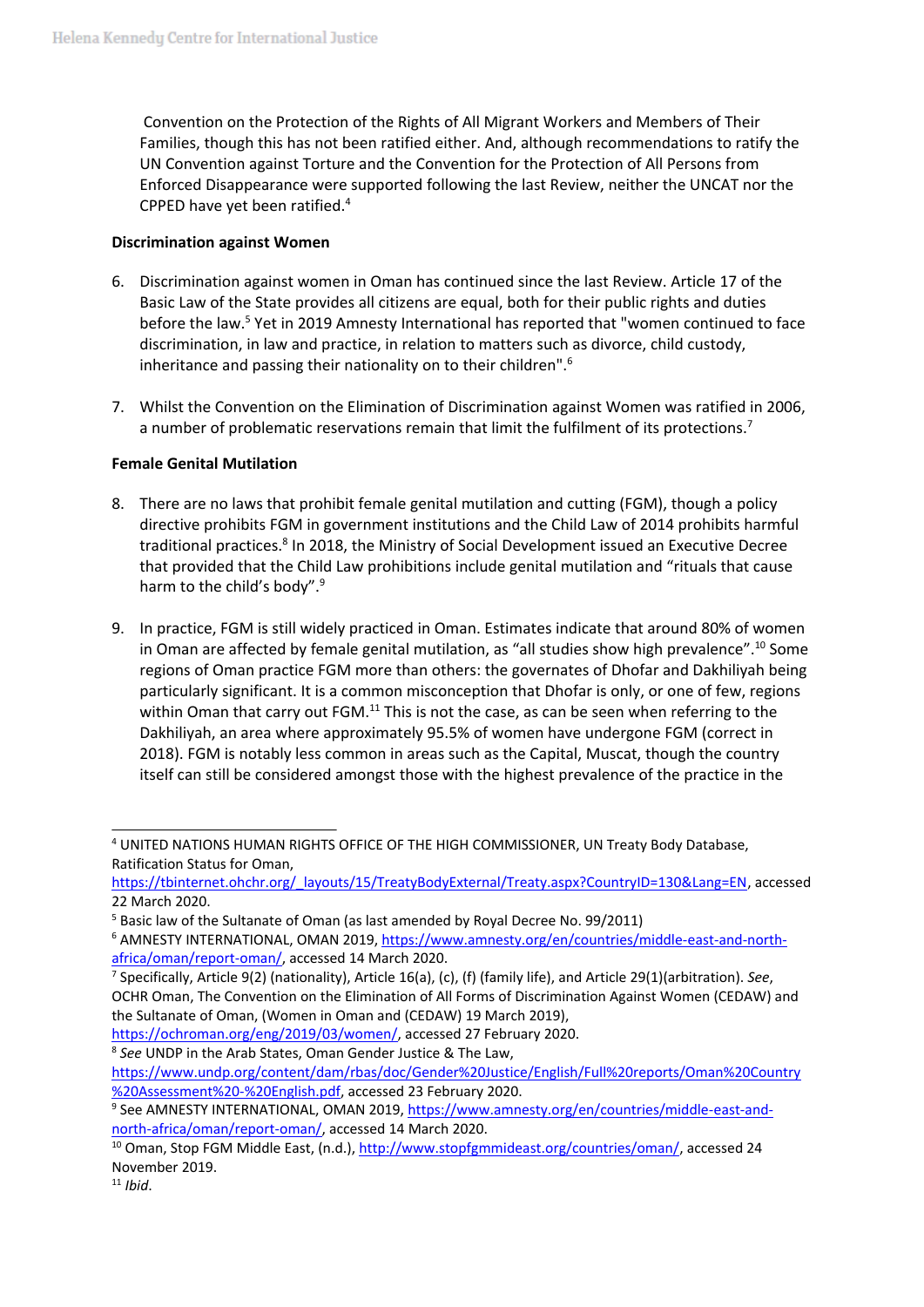world. $^{\rm 12}$ 

#### **Reproductive health**

- 10. Abortion is a punishable offence in Oman, with no exceptions made for rape survivors.<sup>13</sup> The Penal Code provides the following penalties of imprisonment for abortion offences: At least six months and up to three years for <sup>a</sup> woman who aborts herself through any means or consents to an abortion. At least six months and up to three years for anyone who aborts <sup>a</sup> woman with her consent, and at least three years and up to five years if the person performing the abortion is <sup>a</sup> member of any medical profession.
- 11. A lesser sentence is given to those who carry out an abortion on themselves due to 'family honour' (a maximum of three months imprisonment). The reduced penalty suggests aborting oneself becomes more acceptable where it is to protect the honour of one's family, rather than to ensure the safety of the woman. 14

#### **Human Trafficking**

- 12. A comprehensive Anti-Trafficking Law was adopted in 2008 that ensures that legal fees for survivors are often waived and compensation provided for survivors.<sup>15</sup> Oman has a court focusing specifically on trafficking that imposes punishments between three to seven years for adult cases. For child cases, penalties of seven to fifteen years and fines up to 100,000 Omani Royals have been issued.<sup>16</sup> This law and its implementation should be recognised as a great achievement towards the prevention of human trafficking which must be continued and advanced through the next UPR cycle.
- 13. Since the last Review, Oman'<sup>s</sup> government has taken significant steps towards the effective prohibition of trafficking. Strategies include investigating and convicting more suspected traffickers, utilising an anti-trafficking prosecutorial unit, and allowing victims more access to sufficient care. A five-year national plan has been put in place, along with <sup>a</sup> public awareness campaign; the first national one of its kind.<sup>17</sup> Whilst acknowledging these efforts, it is also important to consider the areas in which the government could do more to eliminate human trafficking in all its forms, particularly as research indicates that inbound trafficking and forced labour is still relatively common in Oman.
- 14. The Omani Centre for Human Rights reports that human trafficking has persisted in spite of some positive national changes due to corruption of senior government officials and ministers, which is filtered through the military and relevant security within the country, allows for the continuation of the exploitation of migrants and domestic workers, who are not protected by the Omani laws.<sup>18</sup>

 $^{12}$  Hannah Caroline, New Study: Almost 100 percent women mutilated in region of Oman-Time to act!, Stop FGM Middle East, 23 August 2018.

<sup>&</sup>lt;sup>13</sup> UNDP in the Arab States, Oman Gender Justice & The Law,

[https://www.undp.org/content/dam/rbas/doc/Gender%20Justice/English/Full%20reports/Oman%20Country](https://www.undp.org/content/dam/rbas/doc/Gender%20Justice/English/Full%20reports/Oman%20Country%20Assessment%20-%20English.pdf) [%20Assessment%20-%20English.pdf,](https://www.undp.org/content/dam/rbas/doc/Gender%20Justice/English/Full%20reports/Oman%20Country%20Assessment%20-%20English.pdf) accessed 23 February 2020.

<sup>14</sup> *Ibid*.

<sup>&</sup>lt;sup>15</sup> Royal Decree No. 126/2008, Anti Trafficking Law.

<sup>16</sup> *Ibid*.

<sup>&</sup>lt;sup>17</sup> United States Department of State 2018 Trafficking in Persons Report - Oman, refworld, (28 June 2018), <https://www.refworld.org/docid/5b3e0ab2a.html>, accessed 24 November 2019.

<sup>&</sup>lt;sup>18</sup> OCHR Oman, (Human trafficking 7th August 2018), <https://ochroman.org/eng/2018/08/humantrafficking/>, accessed 24 November 2019.